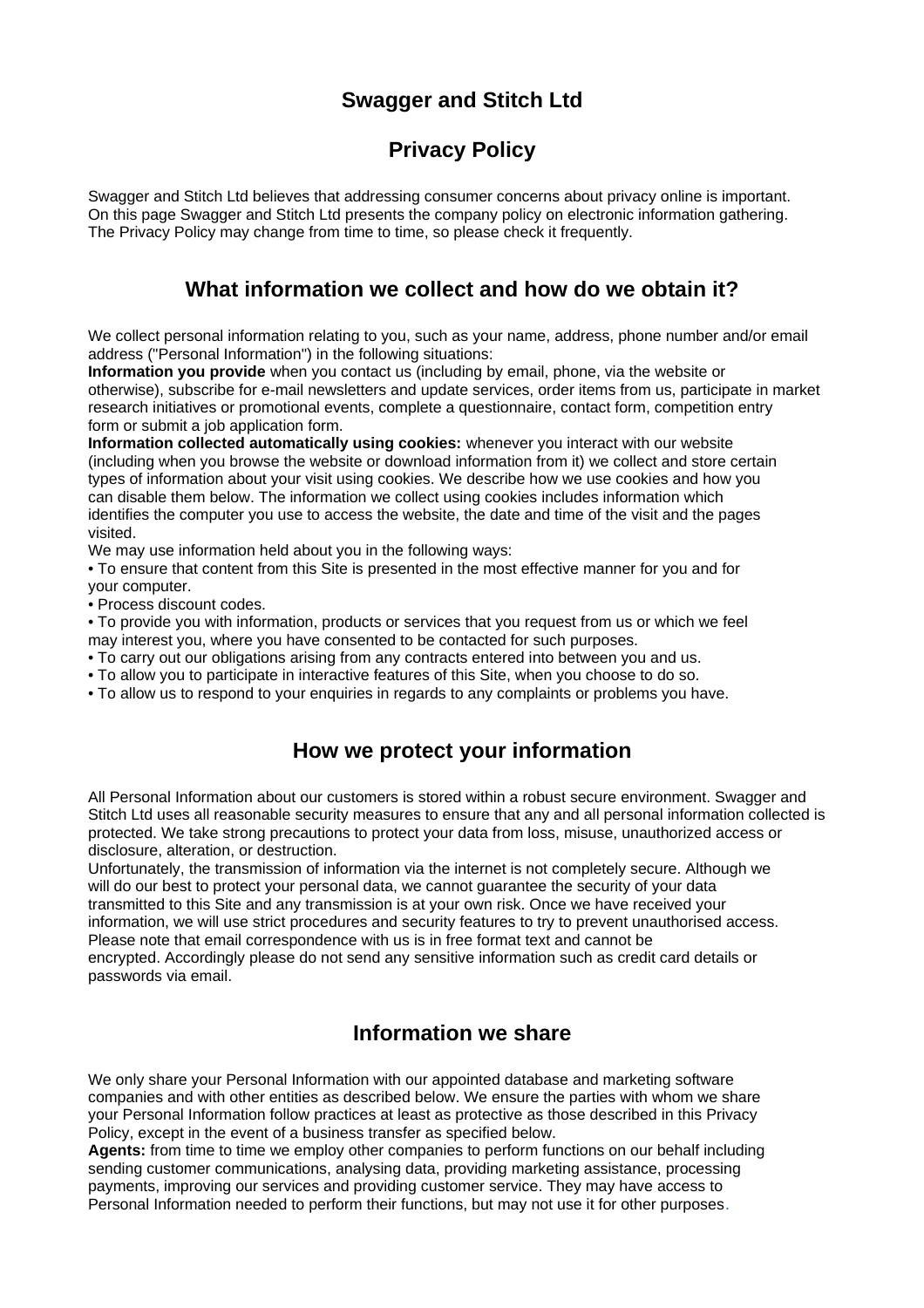**Fraud / Credit Risk:** where necessary to prevent fraud or reduce credit risk we may exchange your Personal Information with other companies and organisations.

**Legal reasons:** we may disclose information about you (i) if we are required to do so by law, (ii) in response to a request from law enforcement authorities or other government officials, or (iii) when we believe disclosure is necessary or appropriate to prevent physical harm or financial loss or in connection with an investigation of suspected or actual illegal activity.

**With your consent:** other than as set out above, you will receive notice when information about you might go to third parties and you will have an opportunity to choose not to share your information.

#### **External Website Links**

This site contains links to other websites. This Privacy Policy only applies to this site so when you link to other sites you should read their privacy policies.

### **Your rights and data access**

You have the right to ask Swagger and Stitch Ltd not to process your personal data for marketing purposes and for your data to be removed from our database. Swagger and Stitch Ltd will usually inform you (before collecting your data) if we intend to use your data for such purposes or if we intend to disclose your information to any third party for such purposes. You can exercise your right to prevent such processing by checking certain boxes on the forms we use to collect your data. You can also exercise the right at any time by contacting us in the manner described in the "Contact us" section below. Please contact us at any time in any manner to notify us of changes or request for removal from our database.

#### **Cookies**

We use the word device to cover computers, mobiles, tablets and other hardware that allow you to access the internet. A cookie is a text-only string of information that a website transfers to the cookie file of the browser on your device so that the website can recognise your device when a user of your device returns to a website previously visited by someone using your device. A cookie will typically contain the name of the domain from which the cookie has come, the "lifetime" of the cookie, and a value, usually a randomly generated unique number that identifies your device. Cookies are widely used in order to make websites work, or work more efficiently, as well as to provide information to the owners of the website.

There are two broad categories of cookies - "first party cookies" and "third party cookies". First party cookies are cookies that are served directly by the website operator to your device, and are used only by the website operator to recognise your device when it revisits that site. Third party cookies are served by a service provider on behalf of the website operator, and can be used by the service provider to recognise your device when it visits other websites. Third party cookies are most commonly used for website analytics or advertising purposes.

When you visit our website we serve a cookie to your device or computer. Cookies may be used in the following ways:

• To enable the personalisation features on our website (which give you the ability to recall recently viewed pages and see information which you have input on line); and

• to compile anonymous, aggregated statistics that allow us to understand how users use our website and to help us improve the structure of our website. We cannot identify you personally in this way. Two types of cookies may be used on our website; "session" cookies, which are temporary cookies that remain in the cookie file of your browser until you leave the site and "persistent" cookies, which remain in the cookie file of your browser for much longer (though how long will depend on the lifetime of the specific cookie)

### **Consent**

By using this website, you are agreeing to our Privacy and Cookie policies and consent to the use of